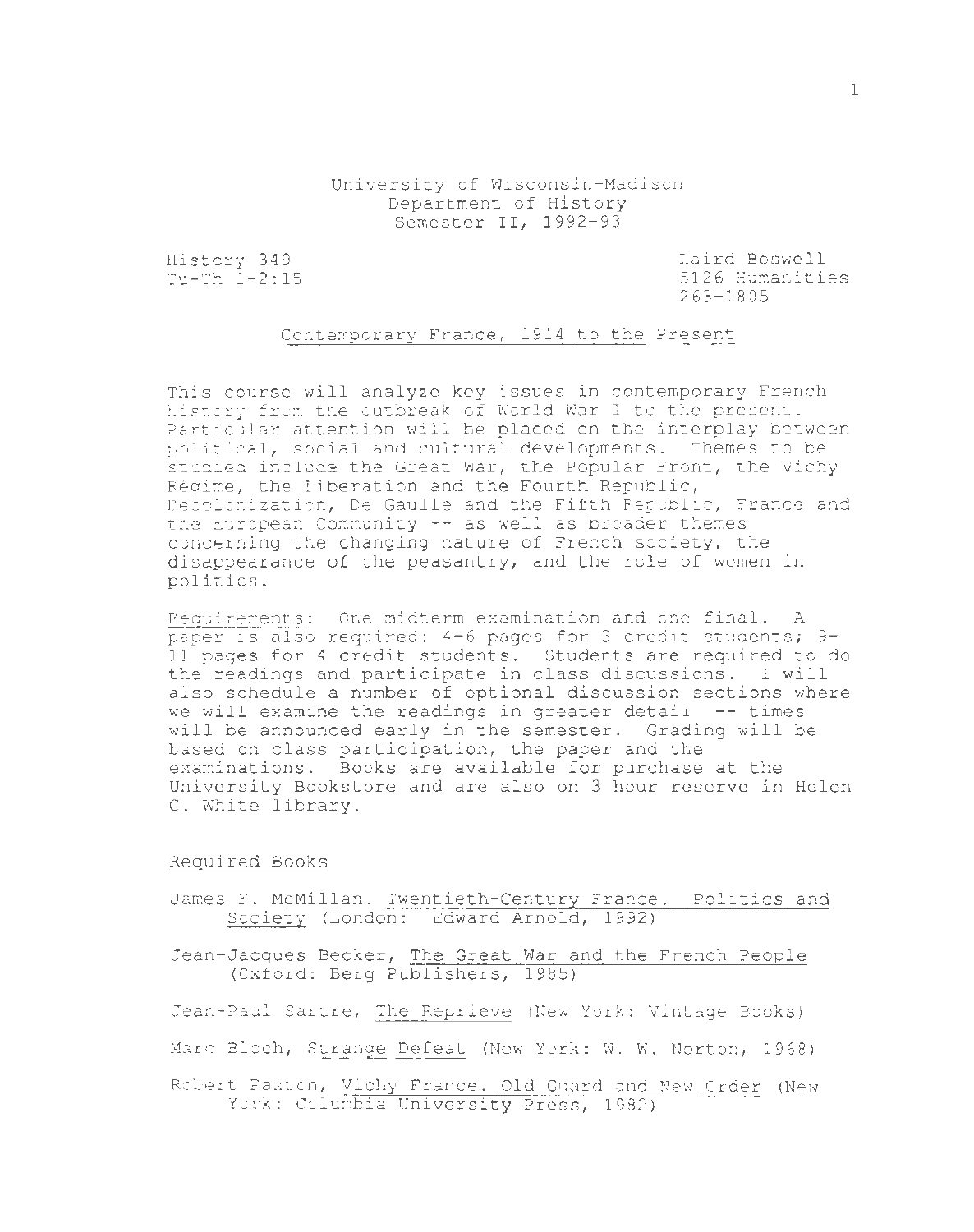- Emilie Carles, A Life of her Cwn. A Countrywoman in Twentieth-Century France (New York: Penguin Books)
- Henri Mendras and Alistair Cole, Social Change in Modern France. Towards a Cultural Anthropology of the Fifth Republic (Cambridge: Cambridge University Press, 1991)
- Richard Bernstein, Fragile Glory. A Portrait of France and the French (New York: Knopf, 1990)

Week I. Introduction and the Origins of the Great War

Reading: James F. McMillan, Twentieth-Century France. Politics and Society  $1898-1991$ , pp.  $41-61$ .

Jean-Jacques Becker, The Great War and the French People, 3-102 .

Week 2. The Great War and its Consequences

Reading: Becker, The Great War and the French People,  $103-149$ ; 195-196;  $205-248$ ; 251-301; 323-327.

McMillan, Twentieth-Century France, pp. 65-88.

Week 3. French Fascism and the Crisis of the 1930s

Reading: McMillan, Twentieth-Century France, pp. 89-111.

Begin reading Jean-Paul Sartre, The Reprieve [Le sursis for those of you who might want to read it in French].

Week 4. The Popular Front and the late 1930s

Reading: Jean-Paul Sartre, The Reprieve (finish book).

McMillan, Twentieth-Century France, pp. 112-123.

Week 5. From Defeat to Vichy

Reading: Marc Bloch, Strange Defeat (entire book).

Begin reading Robert Paxton, Vichy France, pp. 4-50.

McMillan, Twentieth-Century France, pp. 124-131.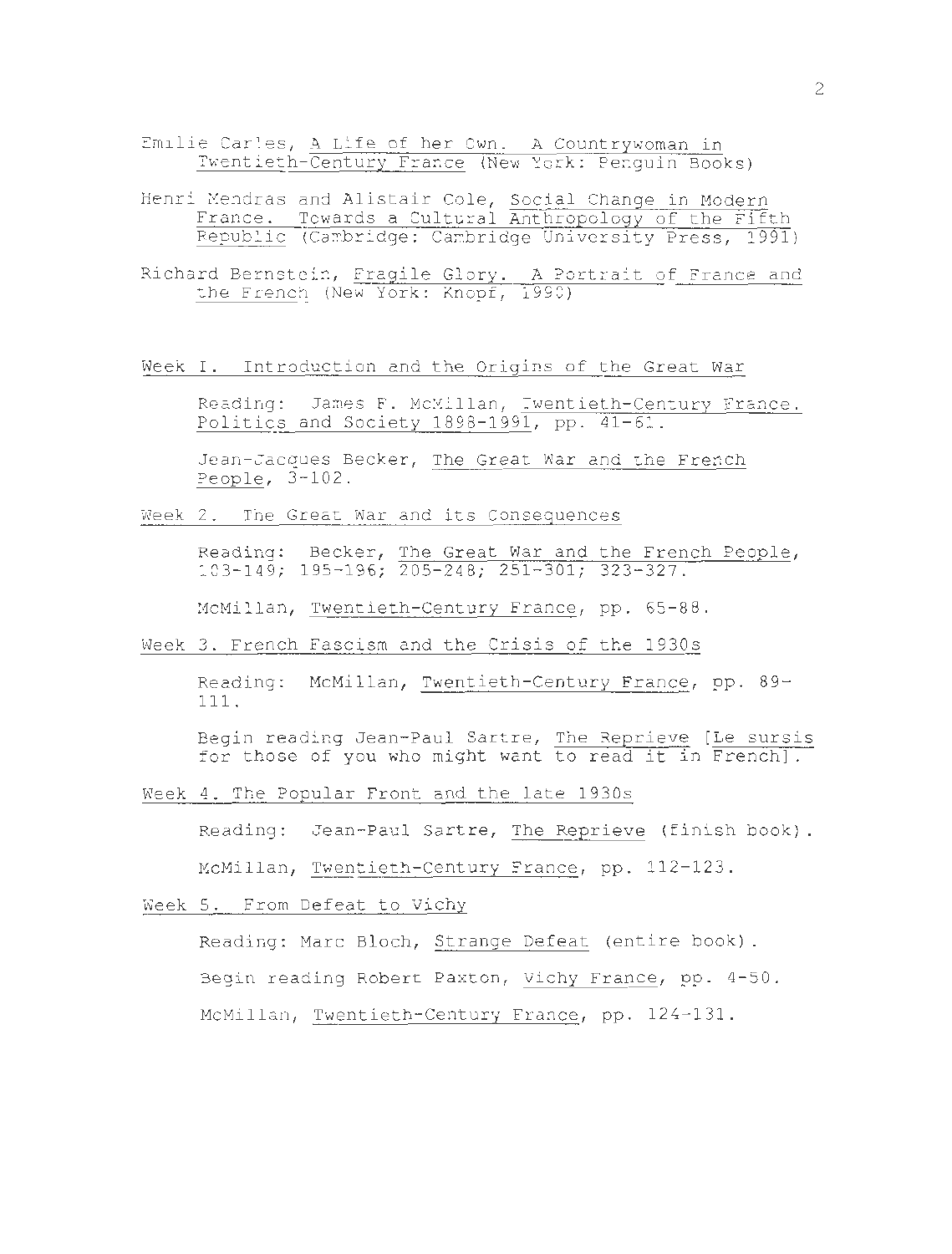Week 6. Resistance, Liberation, and the New Regime

Reading: Robert Paxton, Vichy France, pp. 51-185; 330-383 .

McMillan, Twentieth-Century France, pp.135-152.

Week 7. Intellectuals in the Post War Period

IIIJIDTERM . THURSDAY MARCH 4 .

Week 8 . SPRING BREAK

Week 9. Decolonization and de Gaulle

Reading: McMillan, Twentieth-Century France, pp. 153-167.

Week 10. The Fifth Republic and May 68

Reading: McMillan, Twentieth-Century France, pp. 168-203.

Henri Mendras, Social Change in Modern France, pp. 91- $142$ 

Week 11 . The Common Market and the Economy

Reading: Henri Mendras, Social Change in Modern France,  $pp. 1-48.$ 

Week 12. Rural and Urban Social Change

Reading: Emilie Carles, A Life of her Own. A Countrywoman in Twentieth-Century France .

Week 13. Politics and Religion

Reading : Mendras, Social Change in Modern France, pp.  $51 - 90$ .

Begin reading Richard Bernstein, Fragile Glory. A Portrait of France and the French.

\*\*\* PAPER DUE IN CLASS THURSDAY APRIL 15 \*\*\*

Week 14. Women and Immigrants

Reading: Mendras, Social Change in Modern France, pp. 145-196 .

Continue reading Bernstein, Fragile Glory.